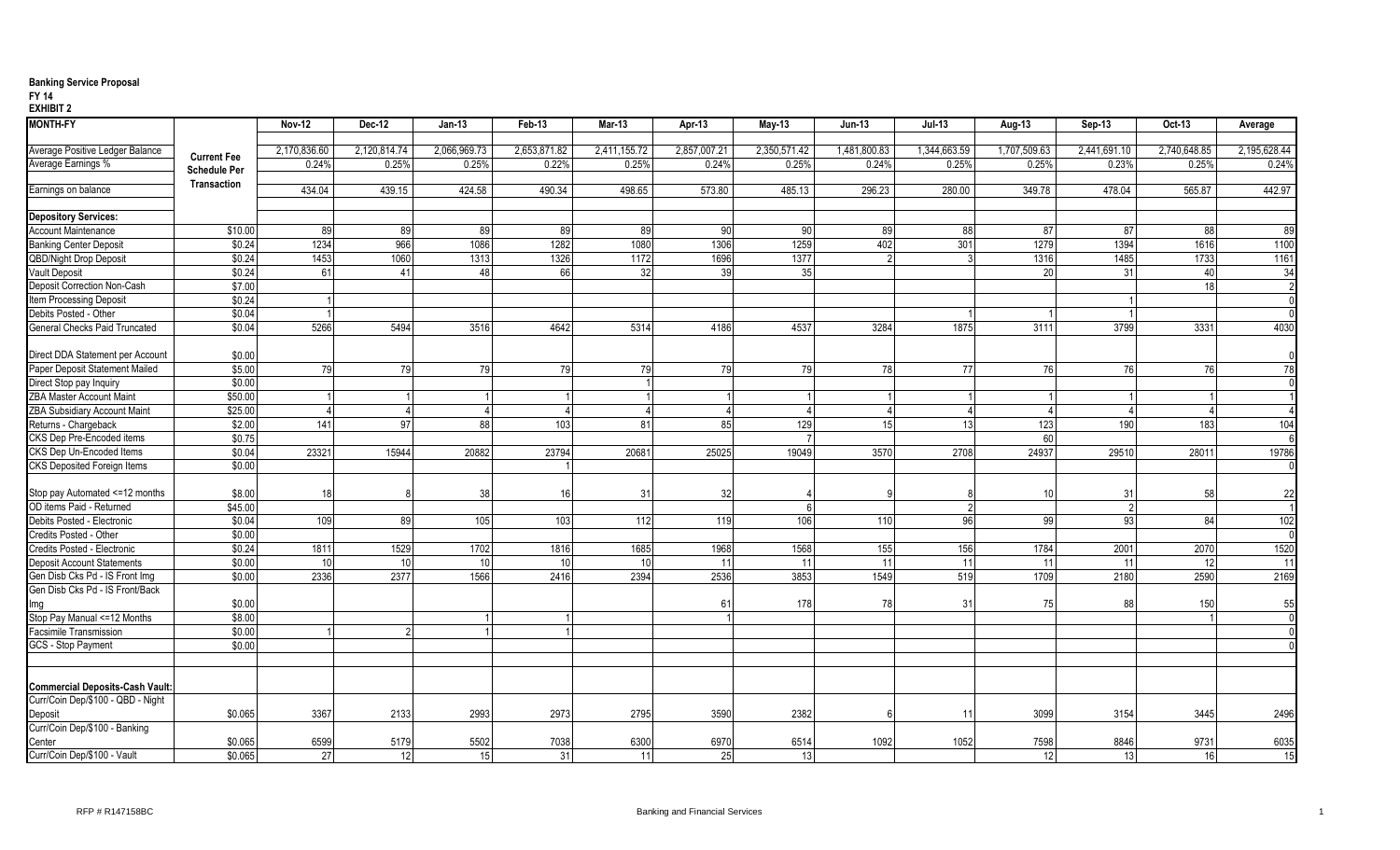## **Banking Service Proposal**

#### **FY 14**

**EXHIBIT 2**

| <b>MONTH-FY</b>                         |         | <b>Nov-12</b> | <b>Dec-12</b>   | <b>Jan-13</b>   | Feb-13 | Mar-13         | Apr-13 | May-13 | Jun-13   | <b>Jul-13</b> | Aug-13          | Sep-13 | Oct-13          | Average |
|-----------------------------------------|---------|---------------|-----------------|-----------------|--------|----------------|--------|--------|----------|---------------|-----------------|--------|-----------------|---------|
| Coin Deposit - Non Std Bag VIt          | \$5.00  |               |                 |                 |        |                |        |        |          |               |                 |        |                 |         |
| Deposit Correction - Cash               | \$0.00  |               |                 |                 |        |                |        |        |          |               |                 |        |                 |         |
| Coin Supp Roll - Bkg Ctr                | \$0.07  |               | .5              | 18              |        |                |        |        |          |               |                 | 10     |                 |         |
| Change Order Bkg Ctr                    | \$2.00  |               |                 |                 |        | $\overline{2}$ |        |        |          |               |                 |        |                 |         |
| Curr Supp \$100 Bkg Ctr                 | \$0.09  |               |                 |                 |        | 3              |        |        |          |               |                 | 11     |                 |         |
| Fax Notification - Receipt VIt          | \$0.00  |               | $\mathfrak{p}$  |                 |        |                |        |        |          |               | 8               |        | $\overline{17}$ |         |
| Fax Notification - DCN VIt              | \$0.00  |               |                 |                 |        |                |        |        |          |               | 5               |        |                 |         |
|                                         |         |               |                 |                 |        |                |        |        |          |               |                 |        |                 |         |
| <b>General ACH Services:</b>            |         |               |                 |                 |        |                |        |        |          |               |                 |        |                 |         |
| <b>ACH Optional Rpts - Electronic</b>   | \$1.00  |               |                 |                 |        |                |        | 22     | 20       | 21            | 22              | 19     | 22              | 11      |
| <b>ACH Optional Reports - Fax</b>       | \$3.00  |               |                 |                 |        | $\overline{2}$ |        |        |          |               | $\overline{2}$  |        | - 2             |         |
| <b>ACH Delete/Reversal</b>              | \$7.50  |               |                 |                 |        | 3              |        | ĥ      | $\kappa$ |               | 20              |        |                 |         |
| <b>ACH Return Item</b>                  | \$3.00  |               |                 |                 |        | 11             |        |        |          |               |                 | 14     | 21              |         |
| <b>ACH Transmission Setup/Test</b>      | \$0.00  |               |                 |                 |        |                |        |        |          |               |                 |        |                 |         |
| <b>ACH Monthly Maintenance</b>          | \$10.00 |               |                 |                 |        | 2              |        |        |          |               |                 |        |                 |         |
| <b>ACH Setup</b>                        | \$0.00  |               |                 |                 |        |                |        |        |          |               |                 |        |                 |         |
| <b>ACH Input - Echannel</b>             | \$7.00  |               |                 |                 |        |                |        |        |          |               |                 |        |                 |         |
| <b>ACH Input - File</b>                 | \$7.00  |               | 2               |                 |        |                |        |        |          |               |                 |        |                 |         |
| <b>ACH Blocks Auth Instructions \$1</b> |         |               |                 |                 |        |                |        |        |          |               |                 |        |                 |         |
| first 33 then \$0                       | \$1.00  | 199           | 199             | 199             | 199    | 199            | 199    | 202    | 200      | 198           | 196             | 196    | 196             | 199     |
| <b>ACH Blocks Auth Maintenance</b>      | \$5.00  | 86            | 86              | 86              | 86     | 86             | 87     | 87     | 86       | 85            | 84              | 84     | 84              | 86      |
| <b>ACH Blocks Auth Add-Change</b>       | \$0.00  |               |                 |                 |        |                |        |        |          |               |                 |        |                 |         |
| Delete/Reversal Batch/File              | \$50.00 |               |                 |                 |        |                |        |        |          |               |                 |        |                 |         |
| <b>ACH Originated Addenda</b>           | \$0.01  |               |                 |                 |        |                |        |        |          |               |                 |        | 39              |         |
| ACH Notif of Change (NOC)               | \$3.00  |               | $\Delta$        |                 |        |                |        |        |          |               |                 | 12     | 1130            | 97      |
| <b>ACH Standard Reports - Fax</b>       | \$3.00  | 15            | 10 <sup>1</sup> | -6              |        | 11             |        | 11     | 14       |               | 20              | 16     | 13              | 12      |
| <b>ACH Standard Rpts - Electronic</b>   | \$1.00  |               |                 |                 |        |                |        |        |          |               |                 |        |                 |         |
| <b>ACH Consumer on US Credits</b>       | \$0.045 | 4188          | 4248            | 4271            | 4313   | 4310           | 4364   | 4322   | 1331     | 1090          | 3941            | 5373   | 4417            | 3847    |
| <b>ACH Consumer off US Credits</b>      | \$0.045 | 17468         | 17627           | 17702           | 17957  | 18070          | 18434  | 18324  | 6594     | 5078          | 17261           | 22705  | 19216           | 16370   |
| <b>ACH Consumer on US Debits</b>        | \$0.11  |               |                 |                 |        |                |        |        |          |               |                 |        |                 |         |
| <b>ACH Corporate on US Credits</b>      | \$0.18  |               |                 |                 |        |                |        |        |          |               |                 |        | 25              |         |
| <b>ACH Corporate off US Credits</b>     | \$0.18  |               |                 |                 |        |                |        |        |          |               |                 |        | 58              |         |
|                                         |         |               |                 |                 |        |                |        |        |          |               |                 |        |                 |         |
| <b>Wire Transfers</b>                   |         |               |                 |                 |        |                |        |        |          |               |                 |        |                 |         |
| CPO GP Mthly Maint Basic                | \$30.00 |               |                 |                 |        |                |        |        |          |               |                 |        |                 |         |
| IVR - Wire Out Domestic                 | \$5.00  | 54            | 38              | 50              | 47     | 51             | 64     | 61     | 61       | 46            | 48              | 35     | 36              | 49      |
| IVR - Wire Out Book DB                  | \$5.00  | 21            | 18              | $\overline{22}$ | 19     | 23             | 25     | 24     | 22       | 18            | $\overline{22}$ | 17     | 18              | 21      |
| Manual Wire Book Debit                  | \$5.00  |               |                 |                 |        |                |        |        |          |               |                 |        |                 |         |
| Incoming Domestic Wire                  | \$0.00  |               | $\mathfrak{p}$  |                 |        |                |        |        |          |               |                 |        |                 |         |
| Wire Advice Phone                       | \$10.00 |               |                 |                 |        |                |        |        |          |               |                 |        |                 |         |
| Wire Advice Fax                         | \$5.00  |               | Δ               |                 |        | 6              |        |        |          |               | -5              |        |                 |         |
| Manual Wire Out Domestic                | \$5.00  | 15            | 12              | 14              | 18     | 17             | 12     |        | ĥ        |               | <b>q</b>        | 18 I   | 11              | 12      |
| <b>Book Credit</b>                      | \$3.00  |               | C               |                 |        | $\Omega$       |        |        |          |               |                 |        |                 |         |
|                                         |         |               |                 |                 |        |                |        |        |          |               |                 |        |                 |         |
| <b>Account Reconciliation:</b>          |         |               |                 |                 |        |                |        |        |          |               |                 |        |                 |         |